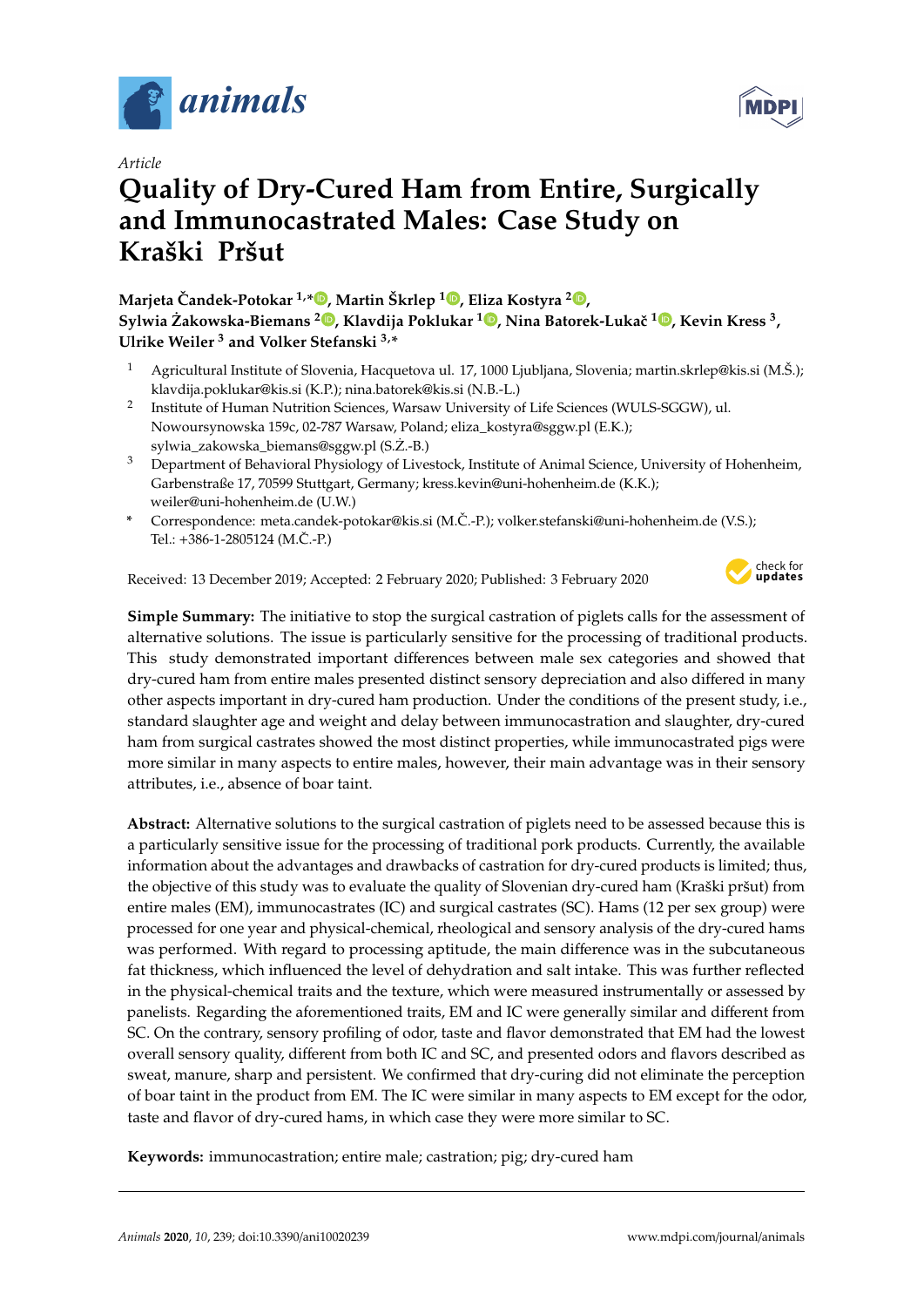#### **1. Introduction**

In pig production, it is a widespread practice to castrate male piglets in order to prevent an unpleasant off-flavor, the so-called boar taint, which can appear in the meat of sexually mature entire males. EU legislation allows the castration of male piglets without anesthesia/analgesia in the first seven days of life; however, this practice has been criticized from the animal welfare point of view [\[1\]](#page-9-0). Thus, in recent years, the European pig industry sector has considered ending this practice [\[2,](#page-9-1)[3\]](#page-9-2). However, before this can happen, certain problems and alternative solutions must be assessed, not only because of the risk of boar taint but also due to the potential deterioration in the technological quality of the meat and its consequences for processed products needs to be evaluated [\[4\]](#page-9-3). The challenges are particularly relevant to traditional products, where the highest risks are associated with fat quantity and quality [\[5\]](#page-9-4). Boar taint (an unpleasant aroma attributed to the presence of two malodorous compounds, androstenone and skatole) is more apparent when fat content is high, no masking ingredients are used and the product is consumed warm [\[6\]](#page-9-5). It has been detected in dry-cured products, even if these were not consumed warm [\[7](#page-9-6)[,8\]](#page-9-7). According to Tørngren et al. [\[9\]](#page-9-8), androstenone levels must be below 0.4 ppm and the serving temperature must be below 23 °C for consumers to not detect it in the processed pork. A review of consumer studies [\[6\]](#page-9-5) indicated the need for a better understanding of the risks related to the perception of boar taint in the case of different product types. However, there are not many studies available that compare the alternatives to surgical castration with regard to the processing aptitude of the meat and dry-cured product quality. The quality of the raw material is very important in dry-cured ham processing and is affected by many factors, including the sex of pigs [\[10\]](#page-9-9). Thus, the aim of the present study was to compare the effects of three male sex categories (immunocastrates, surgical castrates and entire males) on the production of dry-cured ham, more precisely, Kraški pršut, a Slovenian dry-cured ham that has protected geographical indication (PGI) status. Its manufacture is clearly defined with specific demands regarding the raw material (green ham weight, visual appearance, pH, fat thickness), and the minimum processing weight loss. A minimum curing period of 12 months is prescribed [\[11\]](#page-10-0). For this product, as is the case for many other similar PGI or unbranded dry-cured ham products, the origin of the raw material is not prescribed and provisions made with raw hams stem from standard pig production. In such situations, the probability of getting green hams from different castration methods is higher and raw material variability is increased. Due to differences in the physiological and metabolic characteristics of the three sex types of pigs, the raw material properties, i.e., its seasoning aptitude, may be altered. The question of interest is what are the consequences for the final product quality and the adaptations in processing that may be required. The present study covers the assessment of the raw material properties, processing yield and final product quality (chemical, rheological and sensory quality traits) as affected by the male sex group of pigs.

#### **2. Materials and Methods**

#### *2.1. Origin and Processing of Hams*

The hams for this study originate from a wider study evaluating immunocastration (for more details see [\[12\]](#page-10-1)). We compared hams from surgical castrates (SC), immunocastrates (IC) and entire males (EM) of one crossbreed (Pietrain x German Landrace), which were fattened with the same diet ad libitum. Piglets of the SC group were surgically castrated within the first week of life, IC were vaccinated twice with Improvac®at an age of 12 (first vaccination—V1) and 22 weeks (second vaccination—V2). Pigs were slaughtered in an experimental slaughter unit (Landesanstalt für Schweinezucht Boxberg, Boxberg, Germany) using their standard procedures. For dry-cured ham processing, pigs (26 or 27 weeks old, with an average weight of 121.7 kg, *n* = 36) of one slaughter batch were included, one ham per pig was processed, giving a total of 12 hams for every sex group. A day after slaughter, the hams were cut from the carcasses between the 6th and 7th lumbar vertebra, shaped into the prescribed form for Kraški pršut and weighed. Subcutaneous fat thickness of the green ham was measured under the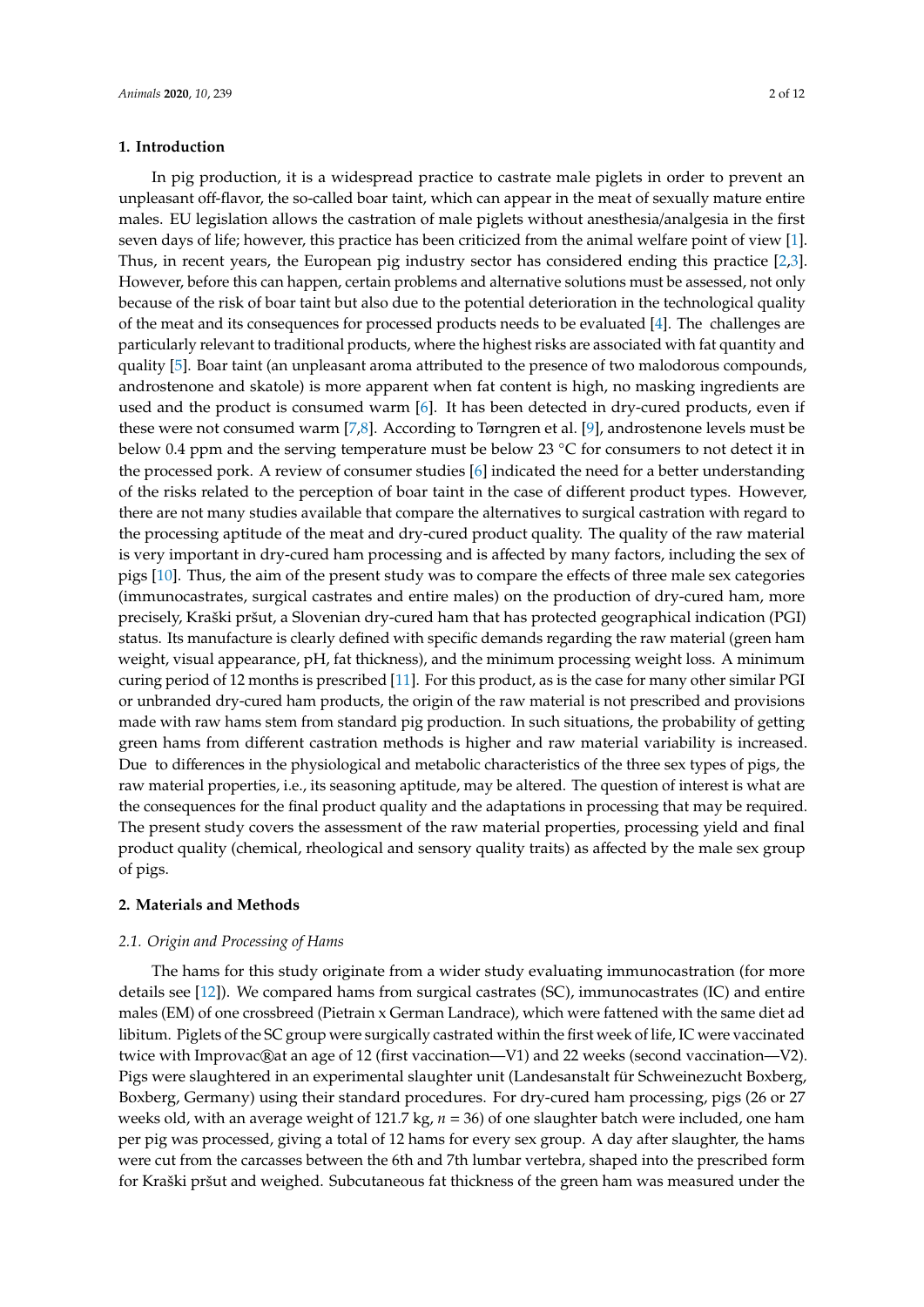femoral head and pHu was measured in the semimembranosus muscle (SM) using a MP120 pH meter (Mettler-Toledo GmbH, Schwarzenbach, Switzerland).

Hams were submitted to a standard salting duration with dry salting for 12 days at 2–4 °C (first salting at 7 days and second salting 5 days later). After salting, the residual salt was removed and the hams were kept in a resting phase (4–6 ℃ and 70%–85% relative humidity (RH)) for 73 days. After this salt equilibration phase, the hams were dried for 87 days (at 20  $\degree$ C and 60%–80% RH). Thereafter the open surface of the hams was coated with a mixture of pork fat, pepper and flour to prevent too strong desiccation, then, the hams were ripened for another 196 days, resulting in the final processing duration of 368 days. At each processing step, the hams were weighed in order to monitor processing losses. At the end of processing, samples were taken from the central part of the ham, vacuum packed and frozen at −20 ◦C until analyzed.

#### *2.2. Color Measurements*

Objective color parameters (CIE L\*, a\*, b\*) were measured using a Minolta Chroma Meter CR-300 (Minolta Co. Ltd, Osaka, Japan) on the green ham muscle, gluteus medius (GM), on dry product muscles, the biceps femoris (BF), semitendinosus (ST), semimembranosus (SM), and the subcutaneous muscies, the biceps femoris (br), semitendinosus (51), semimembranosus (500), and the subcutaneous<br>fat layer. The chroma (C\*) value was calculated as  $\sqrt{(a^{*2} + b^{*2})}$  and hue angle (h°) value as tan<sup>-1</sup>(b\*/a\*), which denote color saturation and taint, respectively.

#### *2.3. Chemical Analyses*

Muscle samples (BF, SM, ST) were trimmed of superficial connective and fat tissue and pulverized in liquid nitrogen with a laboratory mill (Grindomix GM200, Retsch GmbH and Co., Haan, Germany). Total nitrogen, non-protein nitrogen (NPN) and salt (NaCl) contents were chemically determined as described by [\[13\]](#page-10-2). Briefly, the content of NaCl was determined by potentiometric titration using DL53 General Purpose Titrator (Mettler Toledo, Schwarzenbach, Switzerland), the proteolysis index (PI) was calculated as a ratio between NPN and total nitrogen content, while intramuscular fat (IMF) and dry-matter content were determined by near-infrared spectral analysis (NIR Systems 6500 Monochromator, Foss NIR System, Silver Spring, MD, USA) using internal calibrations. Water activity was measured with the HygroPalm AW1 SET instrument (Rotronic, Bassersdorf, Germany) using Aw Quick mode.

Thiobarbituric reactive substances (TBARS) of the BF muscle were determined according to the method described by Lynch and Frei [\[14\]](#page-10-3). Briefly, 0.5 g of sample was homogenized with 10 mL of 0.15 M KCl and 0.1 mM BHT, and an aliquot (0.5 mL) mixed with 1% (*w*/*v*) of 2-thiobarbituric acid in 50 mM NaOH and 2.8% (*w*/*v*) trichloroacetic acid, and incubated for 10 min at 100 ◦C in a thermostatic heating block. After cooling to room temperature, the pink chromogen was extracted into n-butanol and its absorbance was measured spectrophotometrically at 535 nm (BioSpectrometer Fluorescence, Eppendorf, Hamburg, Germany). TBARS concentration was expressed on a wet basis as µg malondialdehyde (MDA)/kg.

#### *2.4. Texture Profile Measurements*

Instrumental texture was measured in the SM, ST and BF muscles as previously described [\[13](#page-10-2)[,15\]](#page-10-4). Two 15 mm thick pieces were taken from each ham and the muscles were excised, trimmed of fat and connective tissue. Six samples of defined dimensions (length  $\times$  width  $\times$  height = 20 mm  $\times$  20 mm  $\times$ 15 mm) were submitted to stress relaxation (SR) and texture profile analysis (TPA) using a texture analyzer (Ametek Lloyd Instruments, Ltd., Bognor Regis, UK) with a 50 kg load cell and a 50 mm diameter compression plate. The SR test consisted of compressing the samples perpendicularly in the fiber-bundle direction to 25% of their initial height (crosshead speed of 1 mm/s). During compression for 90 s (speed of 50 points/s) the force was recorded and force decay coefficient (Y90) was calculated as Y90 = (F0 − F90)/F0, where F0 (N) is the initial force and F90 (N) is the force recorded after 90 s of relaxation. In the TPA test, the samples were compressed twice to 50% of their original height at a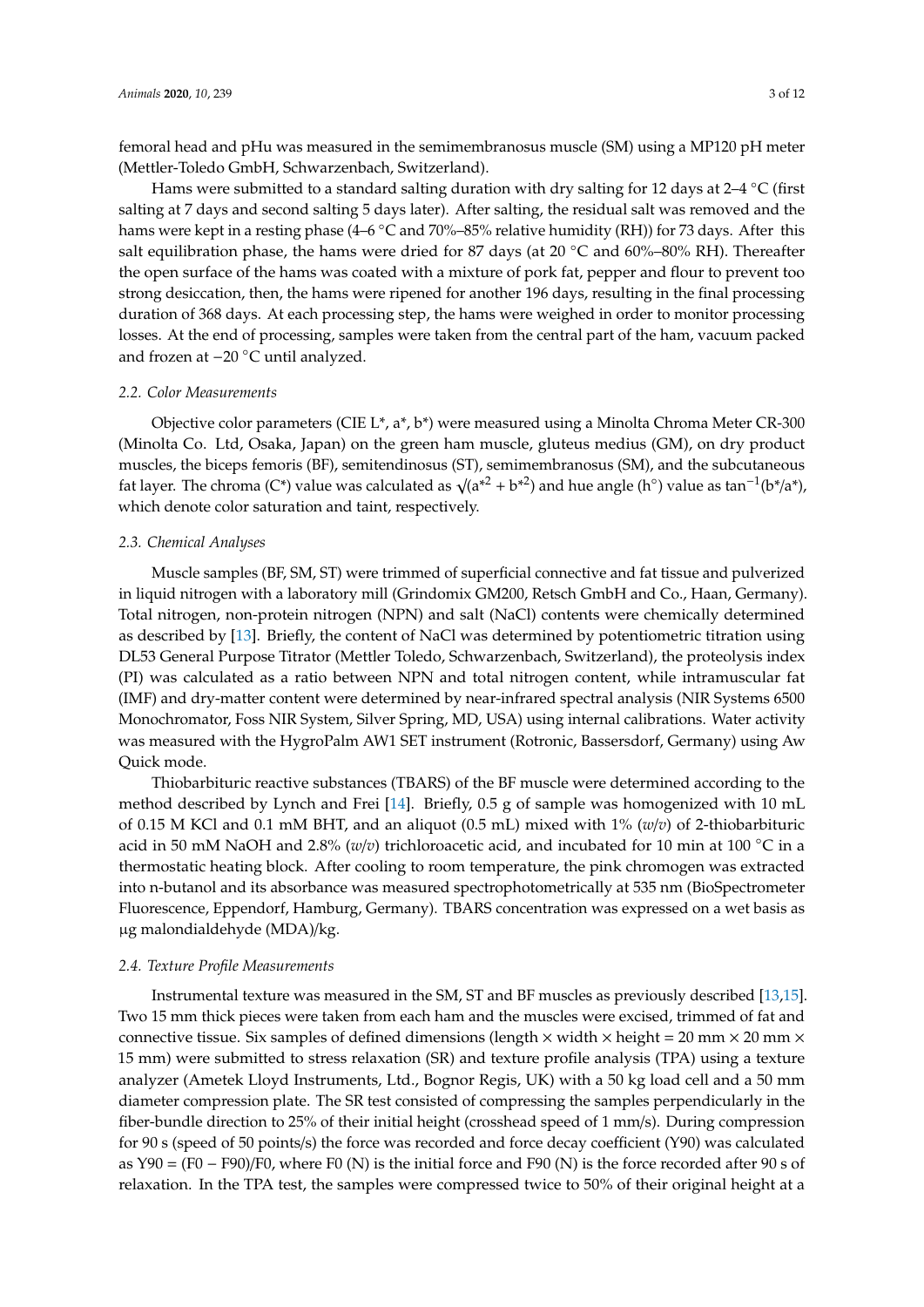crosshead speed of 1 mm/s and the following parameters were calculated: hardness (N), cohesiveness, gumminess (N), springiness (mm), chewiness (N) and adhesiveness (N\*mm).

#### *2.5. Sensory Analysis*

The sensory qualities of the dry-cured hams were assessed using the quantitative descriptive analysis method [\[16\]](#page-10-5). Thirty-seven attributes were chosen and defined according to the profiling procedure. Sample evaluation included: four appearance traits (fat, meat, color uniformity, marbling), thirteen odor traits (meat, fatty, smoky, acidic, sweet, bouillon-like, fermentation, yeast, sweat, manure, sharp, rancid, overall odor intensity), five texture attributes (hardness, gumminess, dryness, fibrousness, ease of fragmentation), fourteen taste/flavor traits (meat, fatty, smoky, sour, salty, sweet, bitter, bouillon-like, fermentation, yeast, sweat, manure, persistent, rancid) and overall sensory quality. The intensity of the descriptors was measured on a linear unstructured scale (0–10 cm) anchored at both extremes from "none" (on the left) to "very strong" (on the right). Overall sensory quality of the dry-cured hams was defined as the impression of the harmony of the examined attributes, with no or only slight intensity of negative notes.

The individual samples of dry-cured hams (one slice, 1 mm thick) were placed in coded (3-digit numbers) plastic containers (200 mL) and covered with lids. A meat slicer was used to cut the samples and the thickness of the first slice of dry-cured ham was additionally verified by a Vernier caliper. The samples were presented to the assessors in random order at room temperature (21  $\pm$  2 °C) and under white bulb light. Unsweetened tea (at the temperature of approximately  $50^{\circ}$ C) and a piece of matzah were used as a taste neutralizer between samples. The order of the samples presented to the panelists was balanced to minimize possible carry-over effects between dry-cured ham samples. The evaluations were conducted during the morning and afternoon hours, with two sessions per each set of three samples from EM, IC and SC pigs. The assessment of the samples was performed in an accredited sensory laboratory, equipped with 10 individual testing booths (ISO 8589:2007 [\[17\]](#page-10-6)).

Ten trained and experienced assessors sensitive to boar compounds performed the profiling of the samples in two replications (ISO 8586:2012 [\[18\]](#page-10-7)). Assessors were tested for their ability to qualitatively and quantitatively differentiate the odor of skatole and androstenone in low, high and very high concentrations on paper strips. Twenty individual results for each dry-cured ham sample were used for statistical analysis and interpretation of the sensory data according to the experimental design.

#### *2.6. Statistical Analysis*

To determine the effect of male sex group on green ham traits, ham processing weight losses, chemical properties and instrumental texture measurements, the results were submitted to one-way analysis of variance with a male sex group as fixed effect using the Mixed procedure of SAS statistical software (SAS Institute Inc., Cary, NC, USA). In the case of sensory traits, repeated measures analysis was performed with the model including male sex group and session as fixed and panelist as random effects. To assess differences between groups, the least squares means (LSM) were compared using Tukey's *t*-test. A cut-off *p*-value below 0.05 was considered significant.

#### **3. Results**

#### *3.1. Green Ham Properties and Ham Processing Weight Loss*

Table [1](#page-4-0) presents the information on green ham properties and weight losses during the processing. There were no differences observed between EM, IC and SC in trimmed ham weight and pH value measured in SM muscle, whereas subcutaneous fat was significantly thicker in SC than in EM or IC hams ( $p < 0.0001$ ). Color measurements exhibited differences for glycolytic GM but not oxidative GP muscle. IC had a higher L<sup>\*</sup> value of GM muscle, i.e., lighter color than EM ( $p = 0.02$ ), while SC had an intermediate position, and did not differ from EM or IC. Regarding processing weight loss, the hams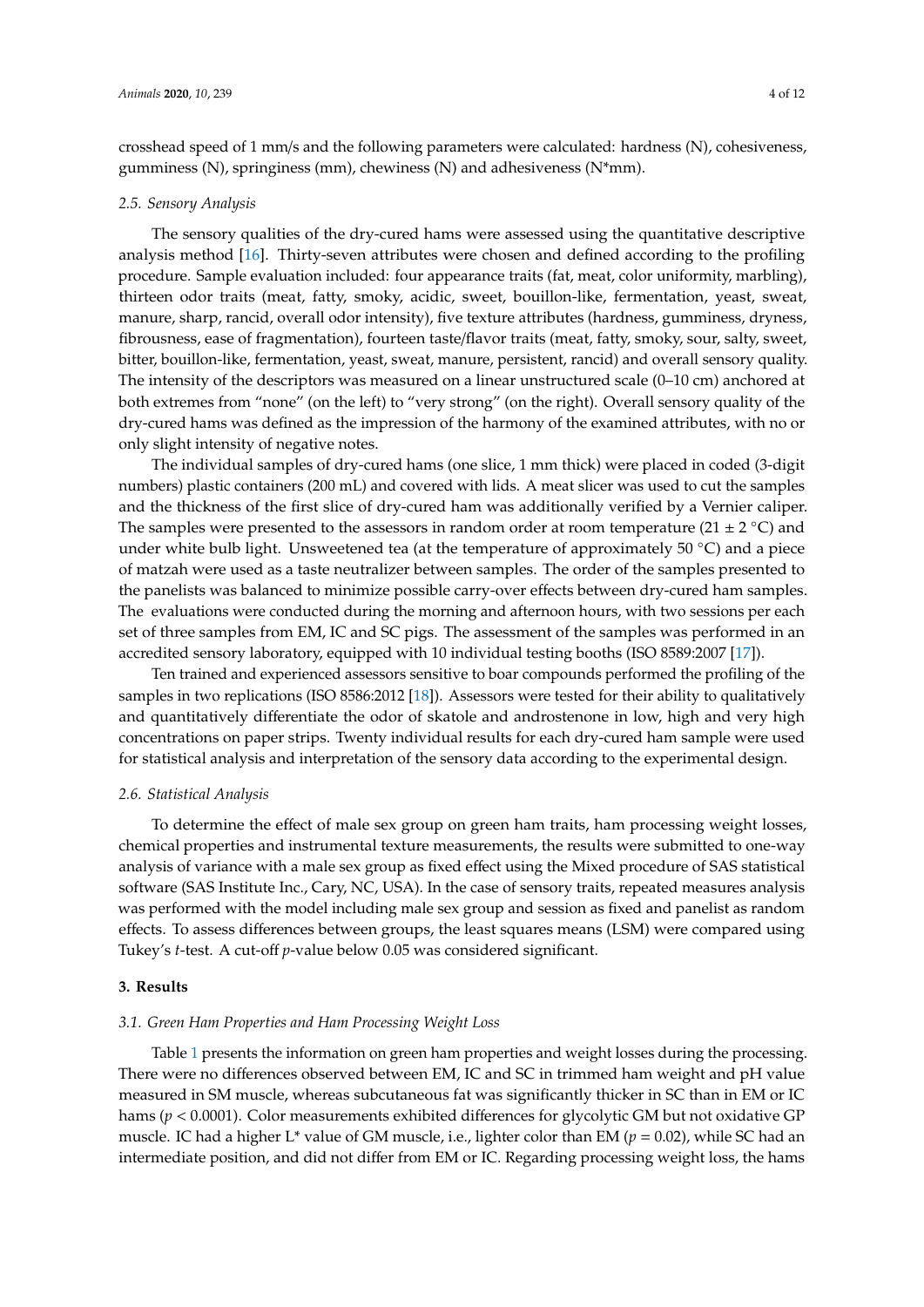<span id="page-4-0"></span>from SC pigs exhibited significantly higher yields (*p* < 0.01) than IC or EM, which were similar in this respect.

| Male Sex Group     |                   |                   |                       |             |                 |  |
|--------------------|-------------------|-------------------|-----------------------|-------------|-----------------|--|
| <b>Trait</b>       | EM                | IC                | SC                    | <b>RMSE</b> | <i>p</i> -Value |  |
| Ham trimmed, kg    | 11.1              | 11.2              | 11.8                  | 0.947       | 0.1677          |  |
| Fat thickness, mm  | 8.0 <sup>a</sup>  | 9.2 <sup>a</sup>  | 14.2 <sup>b</sup>     | 2.619       | < 0.0001        |  |
| SM muscle pHu      | 5.55              | 5.53              | 5.57                  | 0.061       | 0.3246          |  |
| GM muscle color    |                   |                   |                       |             |                 |  |
| $L^*$              | 47.5 <sup>a</sup> | 50.1 $^{\rm b}$   | $48.8$ <sup>a,b</sup> | 2.181       | 0.0213          |  |
| $a^*$              | 9.8               | 9.8               | 9.5                   | 1.429       | 0.8606          |  |
| $b^*$              | 6.1               | 6.7               | 6.4                   | 0.9584      | 0.3932          |  |
| $\mathfrak{c}^*$   | 11.5              | 11.9              | 11.5                  | 1.584       | 0.8096          |  |
| $\mathrm{H}^\circ$ | 32.3              | 34.1              | 34.1                  | 3.364       | 0.3260          |  |
| GP muscle color    |                   |                   |                       |             |                 |  |
| $L^*$              | 39.3              | 38.9              | 41.6                  | 3.412       | 0.1293          |  |
| $a^*$              | 16.2              | 18.0              | 17.3                  | 2.289       | 0.1998          |  |
| $b^*$              | 6.9               | 8.0               | 8.3                   | 1.873       | 0.1792          |  |
| $c^*$              | 17.6              | 19.7              | 19.3                  | 2.764       | 0.1917          |  |
| $\mathrm{H}^\circ$ | 23.0              | 23.4              | 25.6                  | 3.101       | 0.1055          |  |
| Ham weight loss, % |                   |                   |                       |             |                 |  |
| First salting      | 3.1 <sup>b</sup>  | $2.8^{a,b}$       | 2.5 <sup>a</sup>      | 0.347       | 0.0022          |  |
| Second salting     | 1.5 <sup>b</sup>  | 1.5 <sup>b</sup>  | 1.0 <sup>a</sup>      | 0.270       | < 0.0001        |  |
| Resting            | 16.8 <sup>b</sup> | 16.1 <sup>b</sup> | 14.4 <sup>a</sup>     | 1.234       | 0.0002          |  |
| Drying             | $9.3^{b}$         | 9.0 <sup>b</sup>  | 7.7 <sup>a</sup>      | 0.724       | < 0.0001        |  |
| Ripening           | 8.5 <sup>b</sup>  | 7.8 <sup>b</sup>  | 6.5 <sup>a</sup>      | 0.723       | < 0.0001        |  |
| Total              | $39.2^{b}$        | $37.2^{b}$        | 32.2 <sup>a</sup>     | 2.669       | < 0.0001        |  |

**Table 1.** Effect of male sex group on green ham properties and ham processing weight loss.

Fat thickness was measured under the femoral head. SM semimembranosus; pHu denotes pH value measured 24 h post-mortem; GM gluteus medius; GP gluteus profundus; EM entire males; IC immunocastrates, SC surgical castrates, RMSE root-mean-square error. Values with different superscripts are significantly different (*p* < 0.05).

#### *3.2. Physical-Chemical Properties of Dry-Cured Ham Muscles*

Table [2](#page-5-0) provides the results of the physical-chemical analysis for three dry-cured ham muscles, outer SM and inner ST and BF. There was a significant effect of male sex group (*p* < 0.05) on the proximate composition of all three muscles, showing that at the end of processing, muscles of SC retained more water and less salt. Consequently, water activity was higher in SC than EM or IC in all three muscles. Ham muscles from SC also had higher fat and lower protein content. Considering the index of proteolysis (ratio of non-protein to total nitrogen), the effect of male sex group differed according to muscle. It was not affected in the outer SM muscle, it was higher in SC and IC than EM in the inner ST, and it was higher in SC than IC or EM in the inner BF muscle.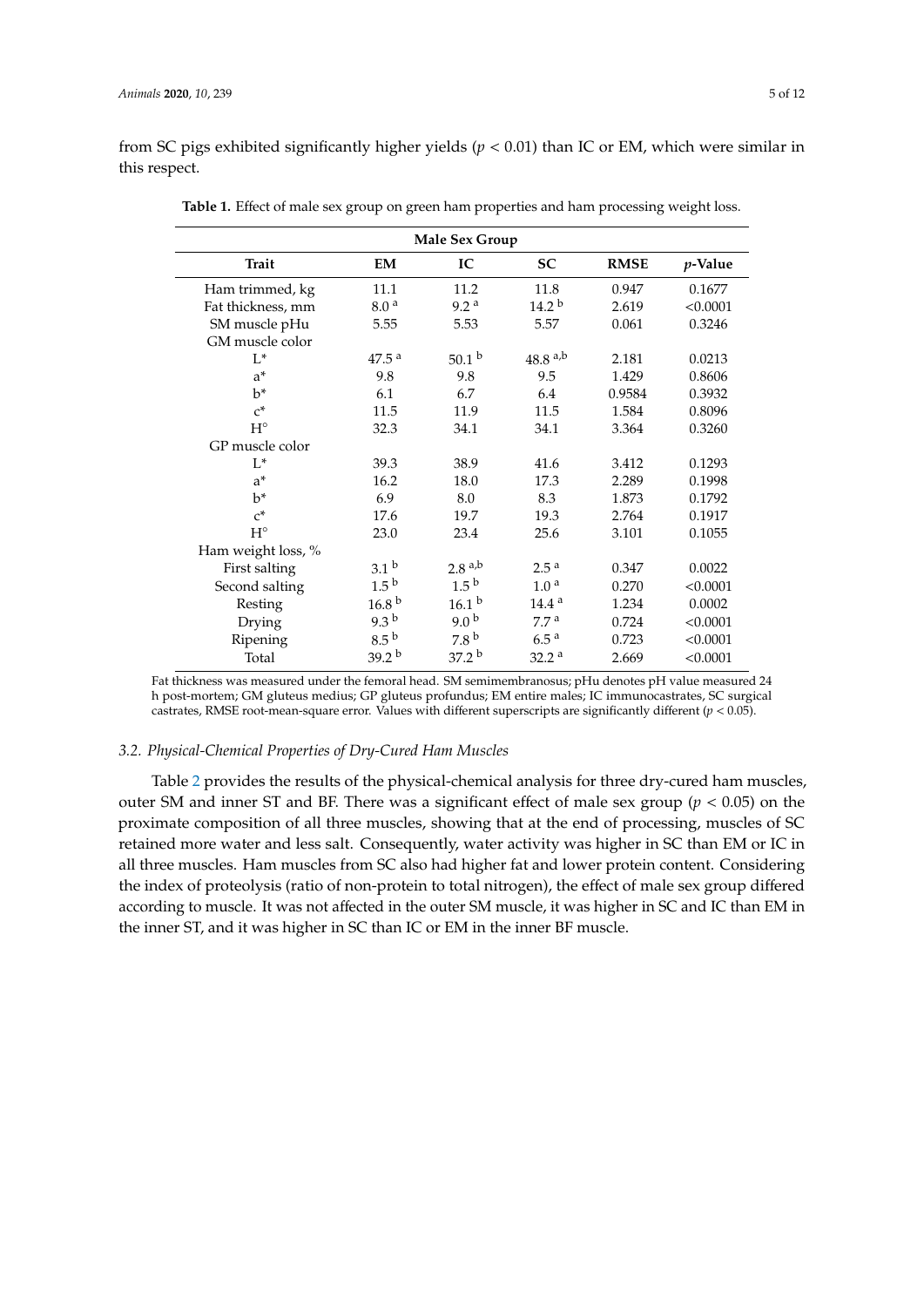| Male Sex Group    |                        |                       |                    |             |                 |  |
|-------------------|------------------------|-----------------------|--------------------|-------------|-----------------|--|
| <b>Trait</b>      | EM                     | IC                    | SC                 | <b>RMSE</b> | <i>p</i> -Value |  |
| SM muscle         |                        |                       |                    |             |                 |  |
| Water (g/kg)      | $497.1$ <sup>a,b</sup> | 488.6 <sup>a</sup>    | 510.3 $^{\rm b}$   | 16.9        | 0.0126          |  |
| IMF $(g/kg)$      | 34.6 <sup>a</sup>      | $40.7$ <sup>a,b</sup> | 48.2 <sup>b</sup>  | 8.9         | 0.0039          |  |
| Salt (g/kg)       | 53.2 $^{\rm b}$        | $51.2^{a,b}$          | 45.6 <sup>a</sup>  | 5.1         | 0.0037          |  |
| Proteins (g/kg)   | 399.6 <sup>a</sup>     | 405.6 <sup>a</sup>    | 382.1 <sup>b</sup> | 15.9        | 0.0031          |  |
| $PI, \%$          | 17.8                   | 17.6                  | 18.0               | 1.2         | 0.7330          |  |
| aw                | $0.915$ <sup>a</sup>   | $0.917$ <sup>a</sup>  | 0.933 <sup>b</sup> | 0.010       | 0.0003          |  |
| ST muscle         |                        |                       |                    |             |                 |  |
| Water (g/kg)      | 561.1                  | 563.9                 | 569.8              | 17.7        | 0.6600          |  |
| IMF $(g/kg)$      | 45.8 <sup>a</sup>      | 62.2 <sup>a</sup>     | 86.3 <sup>b</sup>  | 20.1        | 0.0001          |  |
| Salt (g/kg)       | 58.8 <sup>a</sup>      | 57.7 <sup>a</sup>     | $49.3^{b}$         | 6.0         | 0.0009          |  |
| Proteins (g/kg)   | 316.6 <sup>a</sup>     | 302.4 <sup>b</sup>    | $282.1$ $c$        | 13.5        | < 0.0001        |  |
| $PI, \%$          | 22.1 <sup>a</sup>      | 24.6 <sup>b</sup>     | $26.4^{b}$         | 1.9         | < 0.0001        |  |
| a <sub>w</sub>    | $0.922$ <sup>a</sup>   | $0.926$ <sup>a</sup>  | 0.944 b            | 0.011       | < 0.0001        |  |
| BF muscle         |                        |                       |                    |             |                 |  |
| Water (g/kg)      | 596.7 <sup>a</sup>     | 599.1 $a$             | 617.3 <sup>b</sup> | 13.6        | 0.0014          |  |
| IMF $(g/kg)$      | $21.6$ $^{\rm a}$      | $26.7$ <sup>a,b</sup> | $32.5^{b}$         | 7.6         | 0.0070          |  |
| Salt (g/kg)       | 64.5 <sup>a</sup>      | 62.8 <sup>a</sup>     | 55.5 $^{\rm b}$    | 5.9         | 0.0017          |  |
| Proteins (g/kg)   | $300.0$ $^{\rm a}$     | 293.6 <sup>a</sup>    | 275.1 <sup>b</sup> | 1.6         | < 0.0001        |  |
| $PI, \%$          | 23.6 <sup>a</sup>      | 24.4 <sup>a</sup>     | 27.7 <sup>b</sup>  | 1.6         | < 0.0001        |  |
| $a_w$             | 0.917 <sup>a</sup>     | $0.922$ <sup>a</sup>  | 0.941 <sup>b</sup> | 0.010       | < 0.0001        |  |
| TBARS (µg MDA/kg) | 4.0                    | 4.5                   | 4.1                | 1.5         | 0.625           |  |

<span id="page-5-0"></span>**Table 2.** Effect of male sex group on physical-chemical properties of dry-cured ham muscles.

SM semimembranosus; ST semitendinosus; BF Biceps femoris; PI index of proteolysis;  $a_w$  water activity; TBARS thiobarbituric reactive substances; MDA malondialdehyde; EM entire males; IC immunocastrates, SC surgical castrates, RMSE root-mean-square error. Values with different superscripts are significantly different (*p* < 0.05).

# *3.3. Instrumental Texture Profile of Dry-Cured Ham Muscles*

Instrumental measurements of the texture profile revealed the mechanical properties of dry-cured muscles and it can be observed that the majority of them were significantly affected by male sex group (Table [3\)](#page-6-0). Based on texture profile traits depicted per muscle it can be summarized that dry-cured ham muscles from SC differ from IC and EM. Compared with EM and IC, SC dry-cured ham muscles are softer, less gummy, less springy and less chewy, but more adhesive. Dry-cured ham muscles of SC also have a higher stress relaxation coefficient, which denotes a more plastic structure.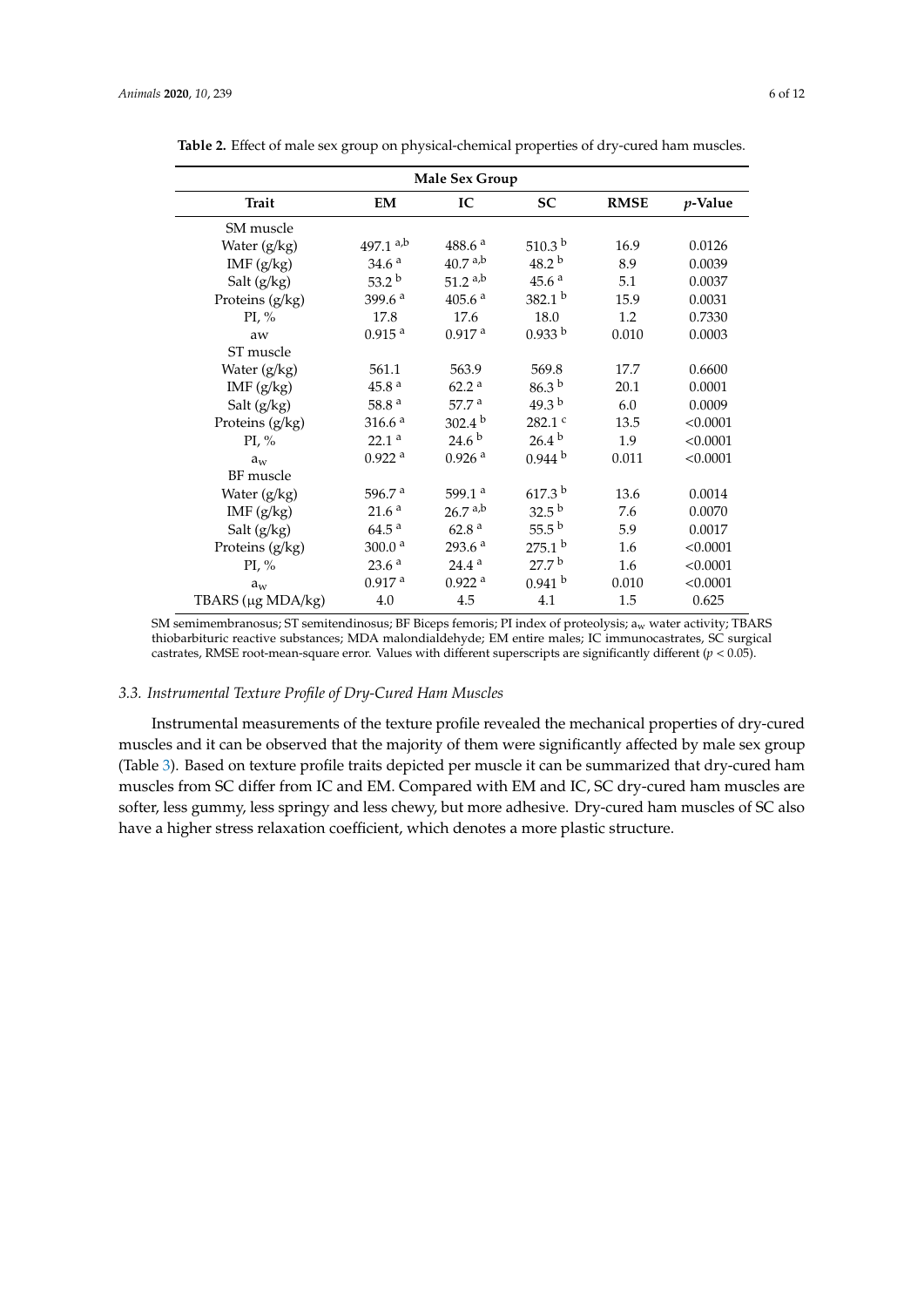| Male Sex Group |                        |                       |                      |             |         |  |
|----------------|------------------------|-----------------------|----------------------|-------------|---------|--|
| <b>Trait</b>   | EM                     | IC                    | <b>SC</b>            | <b>RMSE</b> | p-Value |  |
| SM muscle      |                        |                       |                      |             |         |  |
| Hardness       | 128 <sup>b</sup>       | 112 <sup>b</sup>      | 67 <sup>a</sup>      | 31          | 0.0001  |  |
| Cohesiveness   | 0.54                   | 0.50                  | 0.53                 | 0.08        | 0.5848  |  |
| Gumminess      | 68 <sup>b</sup>        | 56 <sup>b</sup>       | 37 <sup>a</sup>      | 17          | 0.0006  |  |
| Springiness    | 4.7 <sup>b</sup>       | 4.7 <sup>b</sup>      | 4.1 <sup>a</sup>     | 0.53        | 0.0103  |  |
| Chewiness      | 323 <sup>b</sup>       | 253 <sup>b</sup>      | 161 <sup>a</sup>     | 89          | 0.0005  |  |
| Adhesiveness   | $-0.56b$               | $-0.72$ b             | $-1.26$ <sup>a</sup> | 0.40        | 0.0005  |  |
| Y90            | $0.611$ <sup>a,b</sup> | $0.601$ <sup>a</sup>  | 0.631 <sup>b</sup>   | 0.022       | 0.0081  |  |
| ST muscle      |                        |                       |                      |             |         |  |
| Hardness       | 34 <sup>b</sup>        | $31$ a,b              | 21 <sup>a</sup>      | 11          | 0.0140  |  |
| Cohesiveness   | 0.42 <sup>b</sup>      | $0.39$ <sup>a,b</sup> | 0.36 <sup>a</sup>    | 0.06        | 0.0503  |  |
| Gumminess      | 15 <sup>b</sup>        | $13$ a,b              | 7 <sup>a</sup>       | 7           | 0.0282  |  |
| Springiness    | 4.3                    | 4.4                   | 3.7                  | 0.8         | 0.0532  |  |
| Chewiness      | 70 <sup>b</sup>        | $54$ <sup>a,b</sup>   | 28 <sup>a</sup>      | 35          | 0.0226  |  |
| Adhesiveness   | $-2.2a$                | $-2.4$ <sup>a,b</sup> | $-3.0b$              | 0.6         | 0.0105  |  |
| Y90            | 0.690 <sup>a</sup>     | 0.690 <sup>a</sup>    | 0.713 <sup>b</sup>   | 0.021       | 0.0132  |  |
| BF muscle      |                        |                       |                      |             |         |  |
| Hardness       | 46                     | 52                    | 40                   | 12          | 0.0557  |  |
| Cohesiveness   | 0.52 <sup>b</sup>      | 0.53 <sup>b</sup>     | 0.42 <sup>a</sup>    | 0.70        | 0.0011  |  |
| Gumminess      | $24$ a,b               | 29 <sup>b</sup>       | 17 <sup>a</sup>      | 10          | 0.0169  |  |
| Springiness    | 4.3 <sub>b</sub>       | 4.1 $^{\rm b}$        | 3.5 <sup>a</sup>     | 0.48        | 0.0003  |  |
| Chewiness      | $108$ <sup>a,b</sup>   | 127 <sup>b</sup>      | 60 <sup>a</sup>      | 54          | 0.0128  |  |
| Adhesiveness   | $-2.7b$                | $-2.6b$               | $-3.4$ <sup>a</sup>  | 0.75        | 0.0026  |  |
| Y90            | $0.694$ <sup>a</sup>   | $0.692$ <sup>a</sup>  | 0.728 b              | 0.023       | 0.0009  |  |

<span id="page-6-0"></span>**Table 3.** Effect of male sex group on measurements of texture profile of dry-cured ham muscles.

SM semimembranosus; ST semitendinosus; BF biceps femoris; Y90 stress relaxation parameter; EM entire males; IC immunocastrates, SC surgical castrates, RMSE root-mean-square error. Values with different superscripts are significantly different ( $p < 0.05$ ).

#### *3.4. Sensory Analysis of Dry-Cured Ham*

Male sex group affected ( $p < 0.05$ ) or tended to affect ( $p < 0.10$ ) several sensory attributes of the examined dry-cured hams (Table [4\)](#page-7-0). With regard to the appearance of the slices of ham, EM were leaner and less marbled than SC, with IC taking a somewhat intermediate position. With regard to the odor, EM had a slightly less meaty and bouillon-like odor  $(p < 0.10)$ , but an intensely sharper odor with a strong sweat and manure taint. IC and SC were comparable with regard to odor. In the case of texture, EM and IC were similar (no significant differences) whereas SC exhibited significantly different texture from both IC and EM, i.e., it was softer, less gummy, less dry, less fibrous and the dry-cured ham slices had a more easily fragmentable texture. EM hams were different from SC and IC in the following taste and flavor attributes, i.e., meat, sweet, bouillon-like (lower), sweat, manure, persistence (higher) whereas IC hams were different from EM and SC in their saltiness (higher). The overall impression of sensory quality revealed that SC dry-cured ham were the most appreciated and EM dry-cured hams the least, and IC were in between, and different from both SC and EM.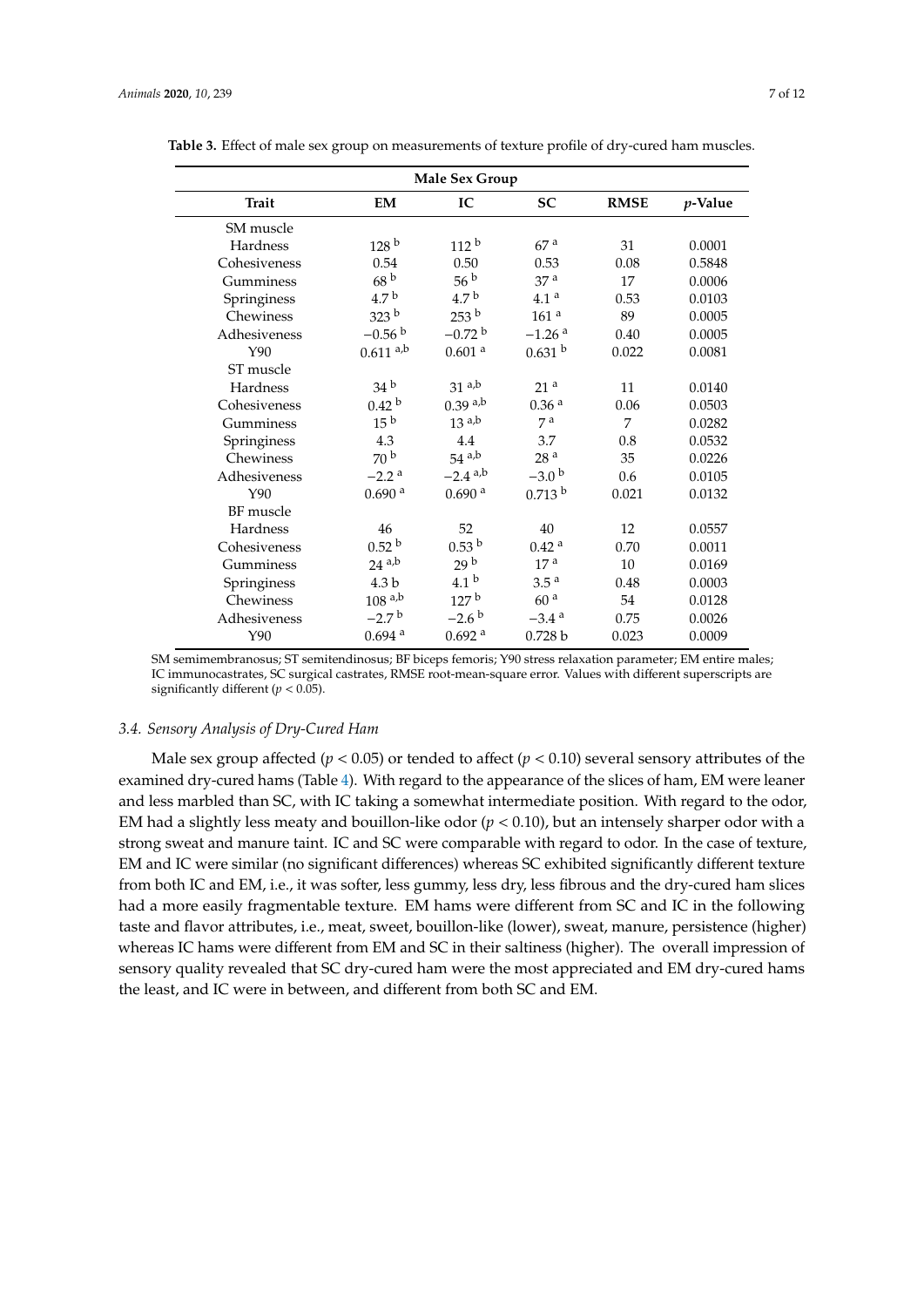<span id="page-7-0"></span>

| <b>Male Sex Group</b>   |                  |                             |                    |             |          |
|-------------------------|------------------|-----------------------------|--------------------|-------------|----------|
| <b>Trait</b>            | EM               | IC                          | SC                 | <b>RMSE</b> | p-Value  |
|                         |                  | Appearance attributes       |                    |             |          |
| Fat visually            | 3.8              | 3.7                         | 3.2                | 1.3         | 0.0587   |
| Meat visually           | 6.3 <sup>c</sup> | $5.4^{\text{ b}}$           | 4.6 <sup>a</sup>   | 1.3         | < 0.0001 |
| Meat color uniformity   | 5.8              | 5.6                         | 5.7                | 1.2         | 0.3950   |
| Marbling visually       | 3.4 <sup>a</sup> | 3.8 <sup>a</sup>            | 4.4 <sup>b</sup>   | 1.5         | 0.0002   |
|                         |                  | Odor attributes             |                    |             |          |
| Meat                    | 4.6              | 4.8                         | 4.8                | 0.7         | 0.0739   |
| Fatty                   | 3.4              | 3.4                         | 3.6                | 0.8         | 0.5055   |
| Smoky                   | 2.7              | 2.8                         | 2.8                | 1.0         | 0.6830   |
| Acidic                  | 2.0              | 2.1                         | 2.0                | 0.8         | 0.4956   |
| Sweet                   | 0.9              | 0.9                         | 1.0                | 0.5         | 0.2040   |
| Bouillon-like           | 1.6              | 1.7                         | 1.8                | 0.7         | 0.0941   |
| Fermentation            | 2.8              | 3.1                         | 2.9                | 0.9         | 0.1856   |
| Yeast                   | 1.4              | 1.5                         | 1.5                | 0.7         | 0.8739   |
| Sweat                   | 1.7 <sup>b</sup> | 0.4 <sup>a</sup>            | 0.3 <sup>a</sup>   | 0.7         | < 0.0001 |
| Manure                  | 0.7 <sup>b</sup> | 0.3 <sup>a</sup>            | 0.2 <sup>a</sup>   | 0.6         | < 0.0001 |
| Sharp                   | $2.4^{b}$        | 1.7 <sup>a</sup>            | 1.6 <sup>a</sup>   | 0.9         | < 0.0001 |
| Rancid                  | 0.9              | 0.9                         | 0.8                | 0.6         | 0.2466   |
| Overall odor intensity  | 5.1              | 5.1                         | 4.9                | 0.9         | 0.4286   |
|                         |                  | Texture attributes          |                    |             |          |
| Hardness                | $4.2^{b}$        | 3.8 <sup>b</sup>            | 2.8 <sup>a</sup>   | 1.0         | < 0.0001 |
| Gumminess               | $4.3^{\;\rm b}$  | 4.1 <sup>b</sup>            | 3.3 <sup>a</sup>   | 1.1         | < 0.0001 |
| Dryness                 | 4.8 <sup>b</sup> | 4.5 <sup>b</sup>            | 3.7 <sup>a</sup>   | 1.1         | < 0.0001 |
| Fibrousness             | 4.1 <sup>b</sup> | 4.0 <sup>b</sup>            | 3.4 <sup>a</sup>   | 1.2         | < 0.0001 |
| Ease of fragmentation   | 5.8 <sup>a</sup> | $6.3^{b}$                   | 6.9 <sup>c</sup>   | 1.2         | < 0.0001 |
|                         |                  | Taste and flavor attributes |                    |             |          |
| Meat                    | 5.2 <sup>a</sup> | 5.6 <sup>b</sup>            | 5.6 $^{\rm b}$     | 0.7         | < 0.0001 |
| Fatty                   | 3.3              | 3.2                         | 3.4                | 0.9         | 0.6251   |
| Smoky                   | 2.8              | 3.0                         | 2.9                | 1.0         | 0.4418   |
| Sour                    | 2.2              | 2.5                         | 2.3                | 0.7         | 0.0645   |
| Salty                   | 5.0 <sup>a</sup> | $5.4^{\text{b}}$            | 5.0 <sup>a</sup>   | 0.9         | 0.0159   |
| Sweet                   | 0.8 <sup>a</sup> | 1.0 <sup>b</sup>            | 1.0 <sup>b</sup>   | 0.6         | 0.0027   |
| <b>Bitter</b>           | 0.6              | 0.7                         | 0.6                | 0.6         | 0.7524   |
| Bouillon-like           | 1.7 <sup>a</sup> | 2.0 <sup>b</sup>            | 1.9 <sup>a,b</sup> | 0.7         | 0.0312   |
| Fermentation            | 2.6              | 3.0                         | 2.8                | 1.0         | 0.0868   |
| Yeast                   | 1.4              | 1.5                         | 1.3                | 0.8         | 0.3342   |
| Sweat                   | 2.8 <sup>b</sup> | 0.3 <sup>a</sup>            | 0.3 <sup>a</sup>   | 0.8         | < 0.0001 |
| Manure                  | $0.9\ ^{\rm b}$  | 0.2 <sup>a</sup>            | 0.2 <sup>a</sup>   | 0.6         | < 0.0001 |
| Persistent              | 2.7 <sup>b</sup> | 0.8 <sup>a</sup>            | 0.7 <sup>a</sup>   | 0.9         | < 0.0001 |
| Rancid                  | 0.7              | 0.7                         | 0.6                | 0.6         | 0.4085   |
| Overall sensory quality | 4.2 <sup>a</sup> | 5.9 <sup>b</sup>            | 6.2 <sup>c</sup>   | 0.9         | < 0.0001 |

**Table 4.** Effect of sex group on sensory traits of dry-cured hams.

EM entire males; IC immunocastrates, SC surgical castrates, RMSE root-mean-square error. Values with different superscripts are significantly different  $(p < 0.05)$ .

# **4. Discussion**

Due to their effect on dehydration, salt intake and biochemical changes during processing [\[10\]](#page-9-9), green ham properties, which can be assessed without damage to further processing, were recorded. The main difference between male sex groups was in subcutaneous fat cover which was thicker in SC than EM or IC. As shown by meta-analytical studies, an absence of differences in subcutaneous fat thickness between EM and IC is generally observed [\[19,](#page-10-8)[20\]](#page-10-9). Ham fat thickness is the principal factor affecting seasoning loss, with fatter hams exhibiting less and slower dehydration [\[21\]](#page-10-10). In agreement with this, lower processing loss was observed in SC than EM or IC hams (7% or 5%-point difference, respectively). In our recent study [\[22\]](#page-10-11), we also observed a significant difference in processing weight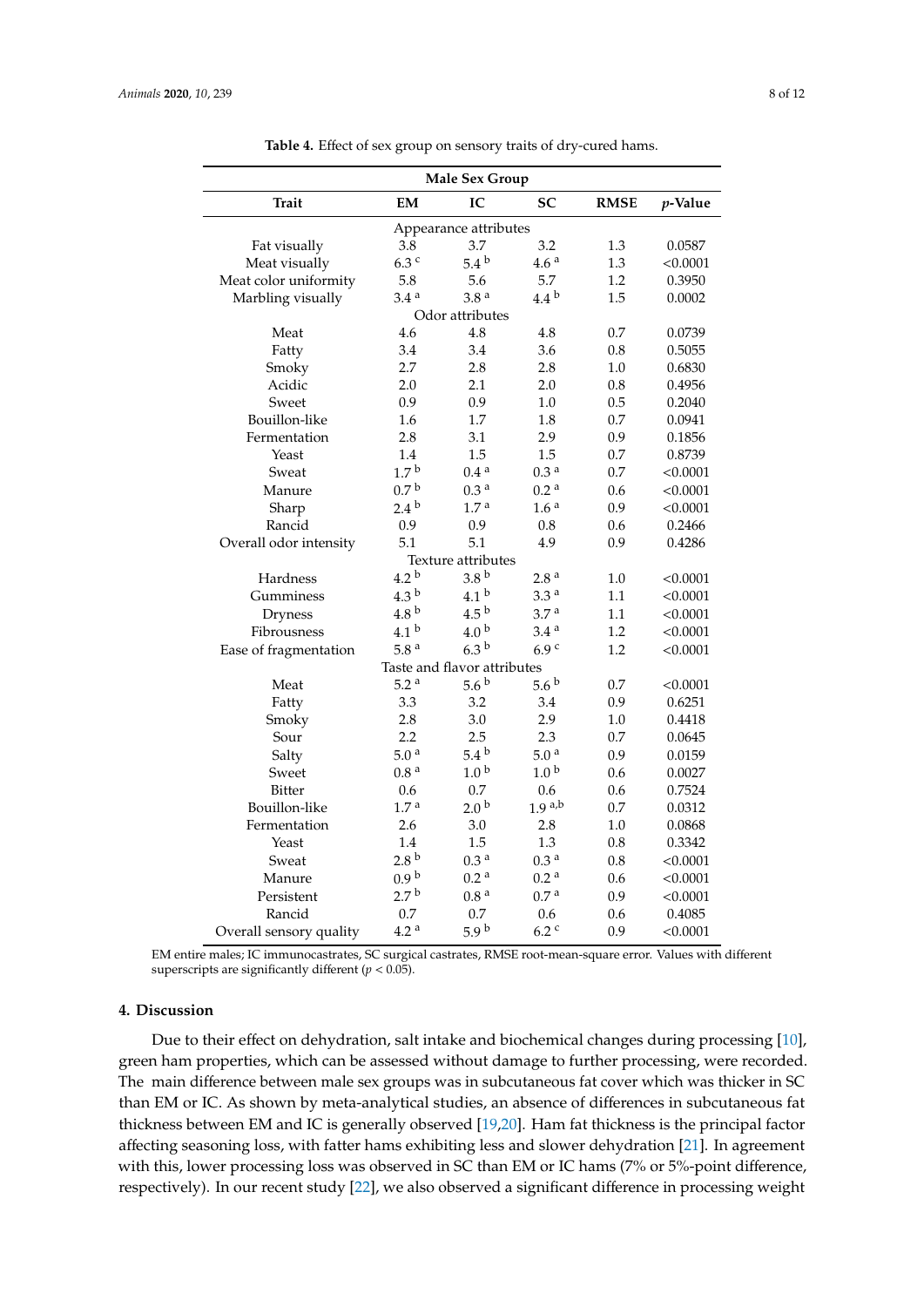loss between IC and EM, whereas in the present study, a 2%-point better yield in IC hams was not significant, but was consistent with insignificantly thicker fat cover and intramuscular fat of IC dry-cured ham muscles.

The observed physical-chemical properties of dry-cured ham muscles show that it was mainly SC that differed from EM and IC (which were similar in this respect). Higher water content and lower salt intake in SC than EM or IC corroborates the results for processing loss and the results in the literature on salt intake and water migration during processing, as monitored with computed tomography [\[23\]](#page-10-12). It is worth noting that due to lower dehydration, SC hams also had lower protein percentages than EM or IC. As a result, dry-cured ham muscle of SC presented higher water activity, which together with lower salt content may affect the proteolysis. It has been demonstrated that proteolysis is more pronounced in hams with reduced salt content or inversely, that protein breakdown is lower when salt concentration is higher [\[22,](#page-10-11)[24,](#page-10-13)[25\]](#page-10-14). High salt concentration inhibits muscle proteases responsible for the degradation of proteins to short peptides and free amino acids [\[26\]](#page-10-15). With regard to the index of proteolysis, the effect of male sex group differed according to the muscle. It was insignificant in SM muscle, which also exhibited lower PI values due to the fact that this muscle is exposed to air and salt and is thus submitted to more intense desiccation. In the case of ST and BF muscles, SC had higher PI than EM, whereas IC were SC-like in the ST muscle, and EM-like in the BF muscle. This inconsistency in IC response may indicate that IC behave differently from EM and SC in terms of proteolytic enzymes activity and protein breakdown. It has been suggested that EM have a higher degree of proteolysis than SC [\[27\]](#page-10-16) and that higher androgenic potential (androstenone level) might be associated with increased proteolysis [\[28\]](#page-10-17), which could not be confirmed in the present study. The only available relevant study including IC proteolytic potential [\[29\]](#page-10-18) showed higher cathepsin B activity in green ham muscle of IC than SC, but showed the opposite trend for proteolysis (i.e., the highest PI was in SC hams).

The instrumentally assessed texture of dry-cured ham muscles also showed that it was mainly SC that differed from EM and IC, in line with the differences in physical-chemical properties. Dry-cured ham texture is due to dehydration, which causes hardening of the product [\[30\]](#page-10-19) or to proteolysis [\[31\]](#page-11-0), which increases the softness as a result of the cleavage of structural proteins. The absence of important differences in the rheological parameters of EM and IC have been reported previously [\[22\]](#page-10-11). The instrumentally assessed texture was consistent with the sensory evaluation by the expert panel, and confirmed that with respect to texture, dry-cured hams from IC are EM-like, while both were different from SC.

Visual assessment of dry-cured ham slices confirmed that EM are leaner than SC, and that IC were more EM-like with regard to fatness indicators, in line with results for the chemical composition of green ham or dry-cured ham. However, because of the potential interfering effect of boar taint presence in EM, the most important result of sensory analysis is the perception of odor, taste and flavor. Indeed, the results confirmed a clear, distinct profile for dry-cured hams from EM, while IC and SC exhibited similar sensory profiles. Significantly stronger perception of several sensory attributes (sweat, manure, sharp, persistent) that the literature describes for pork from EM [\[32\]](#page-11-1), proves that boar taint did not diminish with processing and that panelists were able to detect the organoleptic defects in dry-cured hams from EM. Actually, 9 out of 12 EM hams presented androstenone levels above 1  $\mu$ g/g while only 2 out of 12 hams presented skatole levels above 0.25  $\mu$ g/g (data not shown), which are considered threshold levels for sensory perception. On the other hand, in hams from IC pigs the androstenone and skatole levels were below the detection level (0.24 and 0.03  $\mu$ g/g liquid fat, respectively) [\[12\]](#page-10-1). Studies evaluating the effect of processing technologies on boar-tainted meat generally show that dry-curing does not eliminate its perception in the products [\[7,](#page-9-6)[8\]](#page-9-7). It also seems that boar taint substances are neither degraded nor lost during the long dry-curing process [\[33\]](#page-11-2).

### **5. Conclusions**

The present investigation demonstrated that the quality of dry-cured ham is strongly affected by male sex group and that dry-cured ham from entire (uncastrated) males has sensory quality defects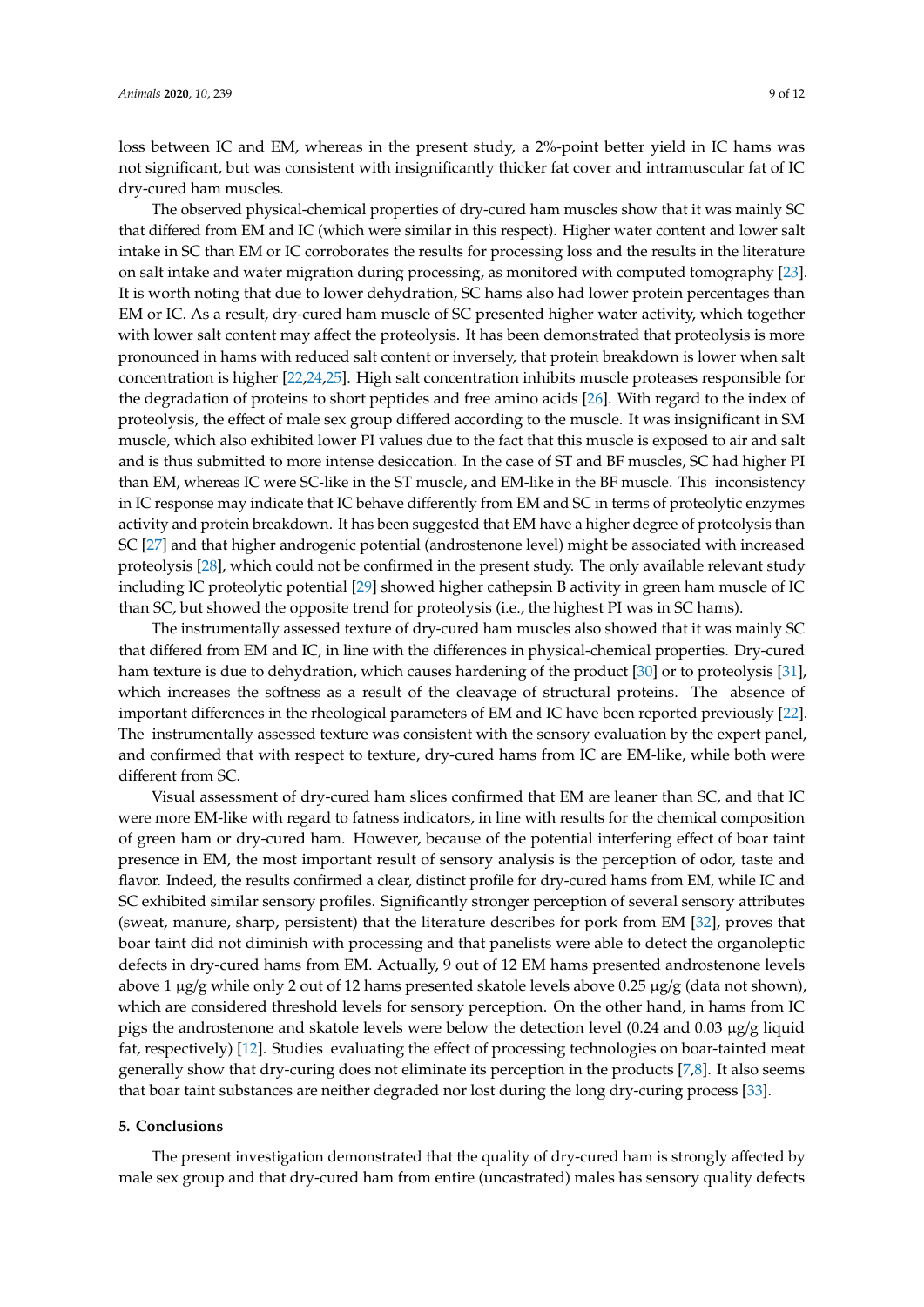and also differs in other aspects that are important in dry-cured ham production (e.g., insufficient subcutaneous fat thickness). In the experimental conditions of the present study, the immunocastrates also produced hams with a fat thickness below the requirement for Kraški pršut PGI labelling, suggesting that to better meet the requirements for special products, the vaccination protocols (e.g., longer time delay between second vaccination and slaughter) and other management practices could be adapted or further optimized. Regarding the aptitude for processing into traditional dry-cured products, under the conditions of the present study, i.e., standard age and weight of pigs, lean type crossbreed, same diet, usual delay between effective immunocastration and slaughter, the immunocastrated pigs are more similar to entire males, however their main advantage is that they are free of boar taint, while the surgical castrates had the most appropriate raw hams for processing into traditional dry-cured products.

Author Contributions: Conceptualization, M.C.-P. and M.S.; methodology, M.S., S.Z.-B., E.K.; K.P., N.B.-L., formal analysis, M.Č.-P.; resources, K.K., V.S., U.W.; writing—original draft preparation, M.Č.-P.; writing—review and editing, M.Š., S.Z.-B., E.K., K.P., N.B.-L., K.K., U.W., V.S.; funding acquisition, V.S., M.Č.-P. All authors have read and agreed to the published version of the manuscript.

**Funding:** This research is part of the ERA-NET SusAn, project SuSi (co-financed by the European Union's Horizon 2020 Research and Innovation Program and the German Federal Office for Agriculture and Food), grant number 696231 and also co-financed by the National Centre for Research and Development (NCBiR) in Poland (grant agreement SUSAN/I/SuSI/02/2017), Ministry of Agriculture, Forestry and Food of the Republic of Slovenia. Core financing by the Slovenian agency of research (grant P4-0133 and Z7-9416) is also acknowledged.

**Acknowledgments:** Collaboration between authors has also been enabled by participation within the project, COST-IPEMA 'Innovative Approaches for Pork Production with Entire Males' (CA 15215). The authors would also like to thank Urška Tomažin for chemical determination of TBARS.

**Conflicts of Interest:** The authors declare no conflict of interest.

# **References**

- <span id="page-9-0"></span>1. Prunier, A.; Bonneau, M.; von Borell, E.H.; Cinotti, S.; Gunn, M.; Fredriksen, B.; Giersing, M.; Morton, D.B.; Tuyttens, F.A.M.; Velarde, A. A review of welfare consequences on surgical castration in piglets and the evaluation of non-surgical methods. *Anim. Welf.* **2006**, *15*, 277–289.
- <span id="page-9-1"></span>2. European Declaration on Alternatives to Surgical Castration of Pigs. 2010. Available online: [http:](http://ec.europa.eu/food/animals/welfare/practice/farm/pigs/castration_alternatives_en) //ec.europa.eu/food/animals/welfare/practice/farm/pigs/[castration\\_alternatives\\_en](http://ec.europa.eu/food/animals/welfare/practice/farm/pigs/castration_alternatives_en) (accessed on 5 November 2019).
- <span id="page-9-2"></span>3. Boars on the Way. Available online: https://[www.boarsontheway.com](https://www.boarsontheway.com/)/ (accessed on 5 November 2019).
- <span id="page-9-3"></span>4. Candek-Potokar, M.; Skrlep, M.; Batorek Lukac, N. Raising Entire Males or Immunocastrates—Outlook on Meat Quality. *Procedia Food Sci.* **2015**, *5*, 30–33. [\[CrossRef\]](http://dx.doi.org/10.1016/j.profoo.2015.09.008)
- <span id="page-9-4"></span>5. Bonneau, M.; Čandek-Potokar, M.; Škrlep, M.; Font-i-Furnols, M.; Aluwé, M. The Castrum Network, Fontanesi, L. Potential sensitivity of pork production situations aiming at high-quality products to the use of entire male pigs as an alternative to surgical castrates. *Animal* **2018**, *12*, 1287–1295. [\[CrossRef\]](http://dx.doi.org/10.1017/S1751731117003044) [\[PubMed\]](http://www.ncbi.nlm.nih.gov/pubmed/29143706)
- <span id="page-9-5"></span>6. Font-i-Furnols, M. Consumer studies on sensory acceptability of boar taint: A review. *Meas. Sci.* **2012**, *92*, 319–329. [\[CrossRef\]](http://dx.doi.org/10.1016/j.meatsci.2012.05.009) [\[PubMed\]](http://www.ncbi.nlm.nih.gov/pubmed/22682684)
- <span id="page-9-6"></span>7. Bañón, S.; Gil, M.D.; Garrido, M.D. The effects of castration on the eating quality of dry-cured ham. *Meat Sci.* **2003**, *65*, 1031–1037. [\[CrossRef\]](http://dx.doi.org/10.1016/S0309-1740(02)00321-2)
- <span id="page-9-7"></span>8. Corral, S.; Salvador, A.; Flores, M. Effect of the use of entire male fat in the production of reduced salt fermented sausages. *Meat Sci.* **2016**, *116*, 140–150. [\[CrossRef\]](http://dx.doi.org/10.1016/j.meatsci.2016.02.005) [\[PubMed\]](http://www.ncbi.nlm.nih.gov/pubmed/26882213)
- <span id="page-9-8"></span>9. Tørngren, M.A.; Claudi-Magnussen, C.; Støier, S.; Kristensen, L. Boar taint reduction in smoked, cooked ham. In Proceedings of the 57th International Congress of Meat Science and Technology, Ghent, Belgium, 7–12 August 2011.
- <span id="page-9-9"></span>10. Čandek-Potokar, M.; Škrlep, M. Factors in pig production that impact the quality of dry-cured ham: A review. *Animal* **2012**, *6*, 327–338. [\[CrossRef\]](http://dx.doi.org/10.1017/S1751731111001625)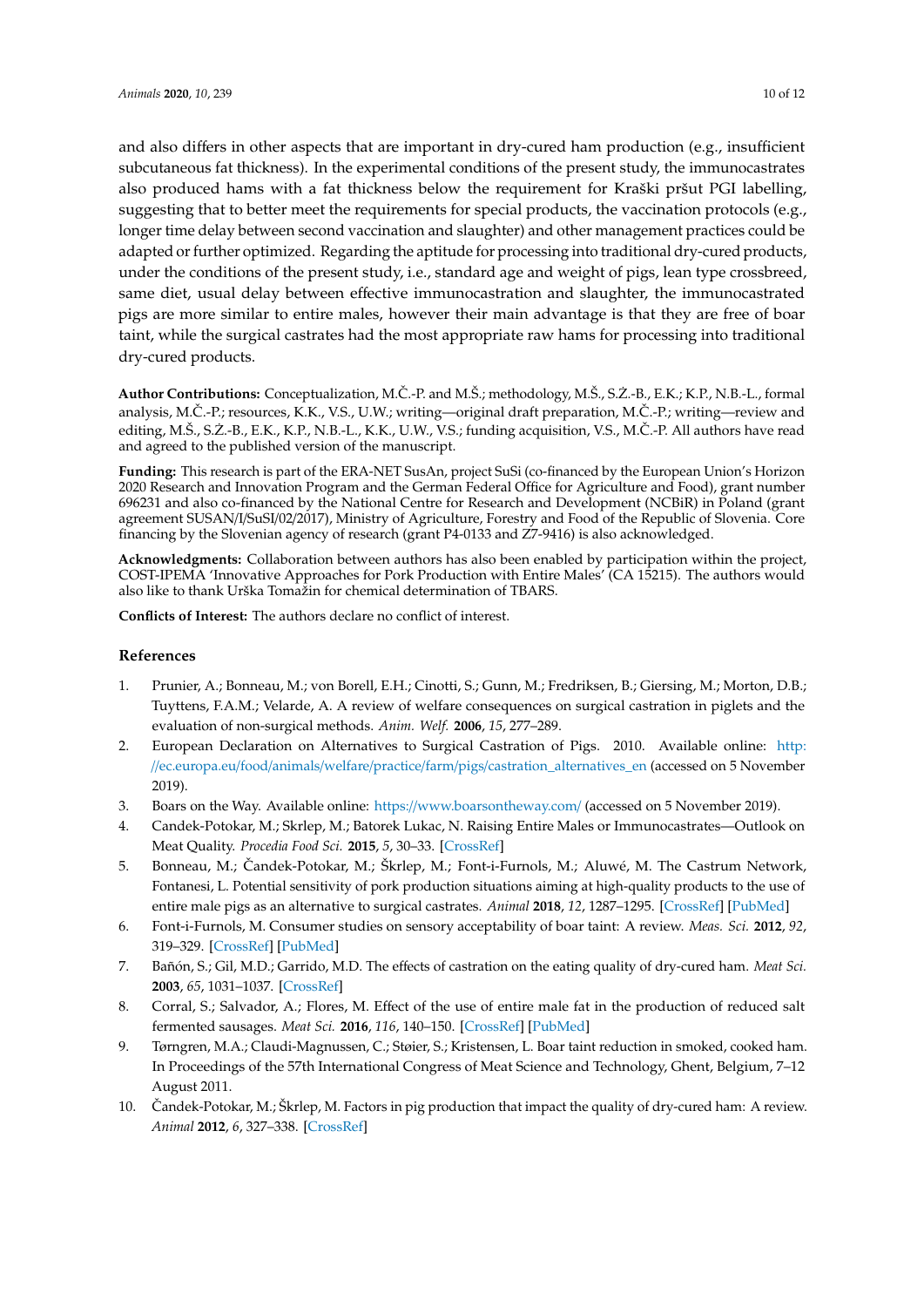- <span id="page-10-0"></span>11. Commission Implementing Regulation (EU) No. 506/2012 of 14 June 2012 Entering a Name in the Register of Protected Designations of Origin and Protected Geographical Indications (Kraški Pršut (PGI)). Available online: https://eur-lex.europa.eu/legal-content/EN/TXT/?uri=[uriserv:OJ.L\\_.2012.154.01.0020.01.ENG&toc](https://eur-lex.europa.eu/legal-content/EN/TXT/?uri=uriserv:OJ.L_.2012.154.01.0020.01.ENG&toc=OJ:L:2012:154:TOC)= [OJ:L:2012:154:TOC](https://eur-lex.europa.eu/legal-content/EN/TXT/?uri=uriserv:OJ.L_.2012.154.01.0020.01.ENG&toc=OJ:L:2012:154:TOC) (accessed on 2 February 2020).
- <span id="page-10-1"></span>12. Kress, K.; Weiler, U.; Schmucker, S.; Čandek-Potokar, M.; Vrecl, M.; Fazarinc, G.; Škrlep, M.; Batorek-Lukač, N.; Stefanski, V. Influence of housing conditions on success of immunocastration and consequences for growth performance in male pigs. *Animals* **2020**, *10*, 27. [\[CrossRef\]](http://dx.doi.org/10.3390/ani10010027)
- <span id="page-10-2"></span>13. Škrlep, M.; Čandek-Potokar, M.; Žlender, B.; Robert, N.; Santé-Lhoutellier, V.; Gou, P. PRKAG3 and CAST genetic polymorphisms and quality traits of dry-cured hams–III. Associations in Slovenian dry-cured ham Kraški pršut and their dependence on processing. *Meat Sci.* **2012**, *92*, 360–365. [\[CrossRef\]](http://dx.doi.org/10.1016/j.meatsci.2012.06.021)
- <span id="page-10-3"></span>14. Lynch, S.M.; Frei, B. Mechanisms of copper- and iron-dependant oxidative modification of human low-density-lipoprotein. *J. Lipid Res.* **1993**, *34*, 1745–1753.
- <span id="page-10-4"></span>15. Pugliese, C.; Sirtori, F.; Škrlep, M.; Piasentier, E.; Calamai, L.; Franci, O.; Čandek-Potokar, M. The effect of ripening time on chemical, textural, volatile and sensorial traits of biceps femoris and semimembranosus muscles of the Slovenian dry-cured ham Kraški pršut. *Meat Sci.* **2014**, *100*, 58–68. [\[CrossRef\]](http://dx.doi.org/10.1016/j.meatsci.2014.09.012) [\[PubMed\]](http://www.ncbi.nlm.nih.gov/pubmed/25306512)
- <span id="page-10-5"></span>16. Stone, H.; Sidel, J.S. Descriptive analysis. In *Sensory Evaluation Practices*, 3rd ed.; Academic Press: San Diego, CA, USA, 2004; pp. 20–245.
- <span id="page-10-6"></span>17. ISO 8589: 2007: Sensory Analysis—General Guidance for the Design of Test Rooms; International Organization for Standardization: Geneva, Switzerland. 2007, p. 16. Available online: https://[www.](https://www.iso.org/standard/36385.html) iso.org/standard/[36385.html](https://www.iso.org/standard/36385.html) (accessed on 2 February 2020).
- <span id="page-10-7"></span>18. ISO 8586: 2012: General Guidelines for the Selection, Training and Monitoring of Selected Assessors and Expert Sensory Assessors; International Organization for Standardization: Geneva, Switzerland. 2007, p. 28. Available online: https://[www.iso.org](https://www.iso.org/standard/45352.html)/standard/45352.html (accessed on 2 February 2020).
- <span id="page-10-8"></span>19. Batorek-Lukač, N.; Čandek-Potokar, M.; Bonneau, M.; Van Milgen, J. Meta-analysis of the effect of immunocastration on production performance, reproductive organs and boar taint compounds in pigs. *Animal* **2012**, *6*, 1330–1338. [\[CrossRef\]](http://dx.doi.org/10.1017/S1751731112000146) [\[PubMed\]](http://www.ncbi.nlm.nih.gov/pubmed/23217237)
- <span id="page-10-9"></span>20. Pauly, C.; Luginbühl, W.; Ampuero, S.; Bee, G. Expected effects on carcass and pork quality when surgical castration is omitted—Results of a meta-analysis study. *Meat Sci.* **2012**, *92*, 858–862. [\[CrossRef\]](http://dx.doi.org/10.1016/j.meatsci.2012.06.007) [\[PubMed\]](http://www.ncbi.nlm.nih.gov/pubmed/22749541)
- <span id="page-10-10"></span>21. Čandek-Potokar, M.; Škrlep, M. Dry ham ("kraški pršut") processing losses as affected by raw material properties and manufacturing practice. *J. Food Process. Pres.* **2011**, *35*, 96–111. [\[CrossRef\]](http://dx.doi.org/10.1111/j.1745-4549.2009.00462.x)
- <span id="page-10-11"></span>22. Škrlep, M.; Čandek-Potokar, M.; Batorek Lukač, N.; Prevolnik Povše, M.; Pugliese, C.; Labusièrre, E.; Flores, M. Comparison of entire male and immunocastrated pigs for dry-cured ham production under two salting regimes. *Meat Sci.* **2016**, *111*, 27–37. [\[CrossRef\]](http://dx.doi.org/10.1016/j.meatsci.2015.08.010)
- <span id="page-10-12"></span>23. Santos-Garcés, E.; Muñoz, I.; Gou, P.; Sala, X.; Fulladosa, E. Tools for studying dry-cured ham processing by using computed tomography. *J. Agric. Food Chem.* **2012**, *60*, 241–249. [\[CrossRef\]](http://dx.doi.org/10.1021/jf203213q)
- <span id="page-10-13"></span>24. Martín, L.; Cordoba, J.J.; Antequera, T.; Timón, M.L.; Ventanas, J. Effects of salt and temperature on proteolysis during ripening of Iberian ham. *Meat Sci.* **1998**, *49*, 145–153. [\[CrossRef\]](http://dx.doi.org/10.1016/S0309-1740(97)00129-0)
- <span id="page-10-14"></span>25. Ruiz-Ramírez, J.; Arnau, J.; Serra, X.; Gou, P. Relationship between water content, NaCl content, pH and texture parameters in dry-cured muscles. *Meat Sci.* **2005**, *70*, 579–587. [\[CrossRef\]](http://dx.doi.org/10.1016/j.meatsci.2005.02.007)
- <span id="page-10-15"></span>26. Toldrá, F. Proteolysis and lipolysis in flavour development of dry-cured meat products. *Meat Sci.* **1998**, *49*, 101–110. [\[CrossRef\]](http://dx.doi.org/10.1016/S0309-1740(98)00077-1)
- <span id="page-10-16"></span>27. Škrlep, M.; Tomažin, U.; Batorek Lukač, N.; Poklukar, K.; Čandek-Potokar, M. Proteomic Profiles of the Longissimus Muscles of Entire Male and Castrated Pigs as Related to Meat Quality. *Animals* **2019**, *9*, 74. [\[CrossRef\]](http://dx.doi.org/10.3390/ani9030074)
- <span id="page-10-17"></span>28. Kaltnekar, T.; Škrlep, M.; Batorek Lukač, N.; Tomažin, U.; Prevolnik Povše, M.; Labussière, E.; Demšar, L.; Candek-Potokar, M. Effects of salting duration and boar taint level on quality of dry-cured hams. Acta Agric. *Slov.* **2016**, *5*, 132–137.
- <span id="page-10-18"></span>29. Pinna, A.; Schivazappa, C.; Virgili, R.; Parolari, G. Effects of vaccination against gonadotropin-releasing hormone (GnRH) in heavy male pigs for Italian typical dry-cured ham production. *Meat Sci.* **2015**, *110*, 153–159. [\[CrossRef\]](http://dx.doi.org/10.1016/j.meatsci.2015.07.002)
- <span id="page-10-19"></span>30. Serra, X.; Ruiz-Ramírez, J.; Arnau, J.; Gou, P. Texture parameters of dry-cured ham m. biceps femoris samples dried at different levels as a function of water activity and water content. *Meat Sci.* **2005**, *69*, 249–254. [\[CrossRef\]](http://dx.doi.org/10.1016/j.meatsci.2004.07.004) [\[PubMed\]](http://www.ncbi.nlm.nih.gov/pubmed/22062815)